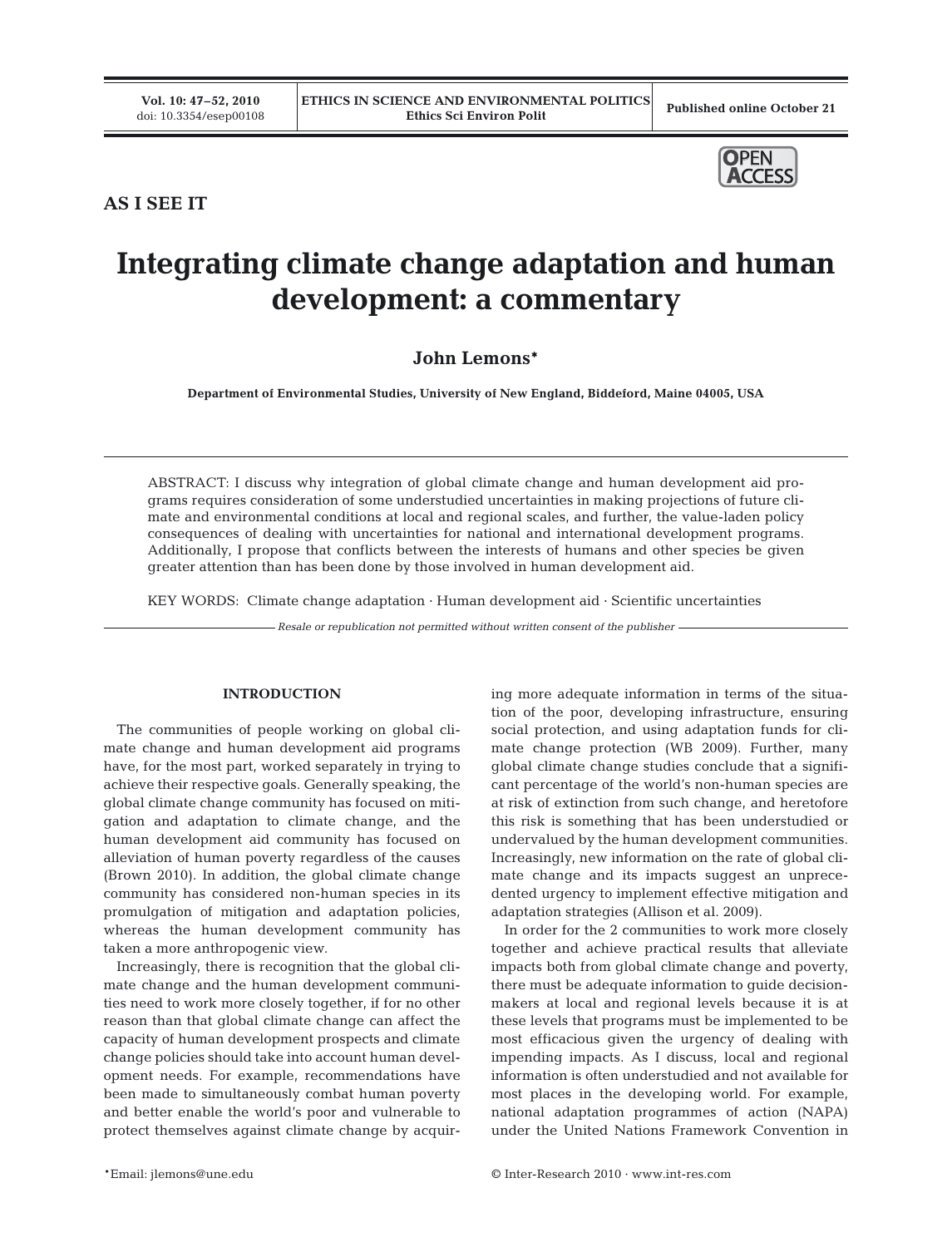Climate Change (UNFCCC) almost exclusively focus efforts to mitigate local vulnerability of populations and ecosystems on near-term rather than long-term planning and almost always use global general circulation models (GCMs) as a basis for informing mitigation and adaptation programmes despite the lack of GCMs' local and regional details and lack of predictive capabilities (see current NAPA programmes at http://unfccc.int/cooperation\_support/least\_developed\_ countries\_portal/submitted\_napas/items/4585.php). A recent United Nations Development Programme report (UNDP 2007) discusses needs to integrate and address climate change and poverty, but does not delve into the question of whether adequate information and resources exist to implement actions on local and regional levels other than acquiring newer and more complete information. Likewise, human development programmes generally focus on solving nearterm problems to alleviate poverty and typically do not take into account local and regional climate change information because often it is not available and because the programmes generally attempt to deal with near-term alleviation of poverty regardless of the cause. Interestingly, Michaelowa & Michaelowa (2010) report that over 11 500 randomly selected human development aid projects overstated or were erroneous in coding projects as climate-change relevant and, accordingly, also did not address issues about scientific uncertainty of local and regional climate change impacts. Tschakert (2007) argues that pro-poor human development aid agendas should include climate change as an opportunity to build livelihood resilience out of poverty, including the ability for people to recover, learn, adapt, and anticipate through community empowerment. In particular, she emphasizes the need to provide options to alleviate poverty and adapt to climate change without the need to identify specific climate events for particular places.

At the same time, there is recognition that countries promulgating climate change adaptation policies as well as human development aid programs need to base long-term planning on information about which there is a higher degree of scientific confidence compared to, say, GCMs (Kueppers et al. 2005, Pierce et al. 2009). This recognition seems overdue because scientific uncertainty and global climate change have been discussed by the Intergovernmental Panel on Climate Change (IPCC) as well as by others despite the relative absence of discussion in the UNFCCC adaptation and human development aid literature.

Increasingly, there is the view that local and regional models of climate change (RCMs) might have promise for providing greater detail for local and regional climate change impacts. If adequate RCMs are not available, then this raises value-laden questions about how

and on what basis uncertainties about local and regional impacts of global climate change should be assessed and, hence, how both adaptation and human development aid funds should be allocated.

The purpose of this commentary is twofold: First, to describe some of the uncertainty in making local and regional projections of future climate change and its impacts and to identify some value-laden questions that flow from uncertainty in the context of climate change adaptation and human development. The example I use for my discussion of uncertainty concerns the status of local and regional RCMs. Second, to identify some of the ethical dilemmas that confront climate change adaptation and development that stem from projections that 20 to 30% of all species could become extinct from global climate change (IPCC 2007). Overall, the purpose of the commentary is not to provide a definitive or exhaustive treatment of the topics but rather to serve as a 'conversation starter' to promote greater discussion of issues that heretofore have been under-discussed in the global climate change adaptation and human development aid literature.

#### **UNCERTAINTIES FROM LOCAL AND REGIONAL CLIMATE MODELS AND IMPLICATIONS FOR ADAPTATION AND DEVELOPMENT**

Because there is a dearth of information concerning local and regional impacts of global climate change, governmental and non-governmental decision-makers still primarily rely on GCMs to develop adaptation plans under UNFCCC's adaptation fund and human development programs that use climate information for promulgation of aid programs.

GCMs are used to project large-scale aspects of the climate but are not yet capable of providing accurate detailed description of local and regional climate change or impacts that are often needed to make decisions about climate change adaptation or development aid policies and programs (e.g. agricultural programs, enhanced water resources, mitigation of soil degradation, conservation of species, and human health programs). Generally speaking, the spatial resolution of GCMs can be on the order of  $100$  to  $300 \mathrm{km^2}$ , while local or regional models can be on the order of 10 to 50 km<sup>2</sup>. Compared to GCMs, RCMs provide more detailed information because of their higher resolution. However, despite the increase of resolution and information in RCMs, significant discrepancies exist between them and observational ground-level data. Further, it is difficult to compare data between GCMs and RCMs because significant differences in projections exist between the 2 types of models (Kueppers et al. 2005).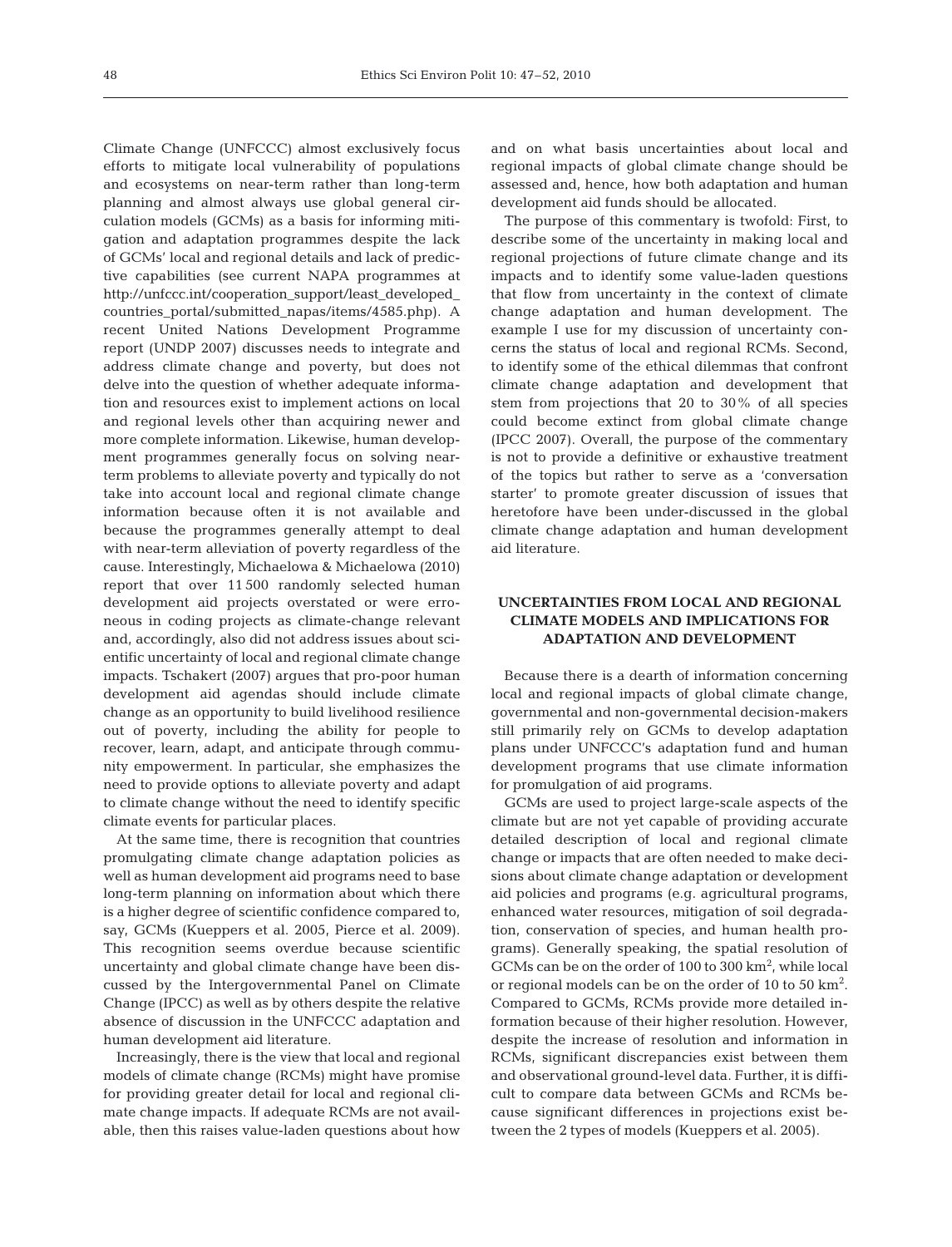A lot of scientific work and resources are devoted to developing refined RCMs that increase resolution and comport more highly with observational data and have greater capabilities to project future conditions. However, from the standpoint of integrating climate change and human development aid, several things need to be noted: (1) local physical and biotic information are required as inputs for accurate RCMs; (2) at the current state of RCM development, there is no guarantee that past relationships will hold in the future; (3) data input for RCMs is intensive and sufficient data for most places in developing nations, where climate change adaptation and development aid are most needed, are lacking; and (4) RCMs require sophisticated and powerful computers and these too are lacking in developing compared to developed nations (Pierce et al. 2009). These kinds of constraints create uncertainties that make it difficult to project future conditions of local and regional factors, such as temperature, rates of temperature increase, frequency and magnitude of intense storms, precipitation patterns, impacts on biota, which crops are best suited for particular geographical areas, and incidence and spread of diseases, to name a few. The uncertainties create huge financial risks because handling them literally involves billions of dollars for specific projects and infrastructure and, obviously, whether this money is spent as climate change adaptation funds or as human development aid funds, the efficacious use of funds seems to require that funded programs be designed to address sufficiently the problems of local and regional changing climates. Obviously, there is great need for both the climate change adaptation and human development aid communities to meet informational needs (Giorgi & Jones 2009).

One value-laden dilemma stems from the situation that the quantity and quality of local and regional information relevant to climate change adaptation and development aid in developing nations can vary greatly by nation simply because of historical and current differences in scientific capacities (UNESCO 2000). For example, countries such as Niger, Mongolia or Somalia do not possess the scientific capabilities or proportionate climate change funding available to those such as Brazil, Egypt, Mexico, or India.

Given this situation, countries of the latter category could have an advantage for projects that support implementation of climate change adaptation or development aid projects compared to countries that still need to acquire significant amounts of baseline data. While a dearth of local and regional scientific knowledge exists in many developing countries, there is also an understanding from some that governments and businesses are faced with making decisions now despite the uncertainties (WCRP 2009). On the other hand, others indicate that both climate change adaptation and human development aid require more certain information about current and projected climate and relevant resource conditions prior to approval for project funding (Kueppers et al. 2004). Given finite resources for climate change adaptation and human development aid, should greater assistance for implementation of adaptation or human development aid projects be given to countries or local and regional areas of countries where more certain information exists? If not, what should the informational requirements be for providing assistance under conditions of uncertainty and given the disparity of scientific capabilities between nations? This is not a moot question because, although the NAPAs (required to be submitted to the UNFCCC's adaptation fund) require each country to assess and identify social and environmental resources vulnerable to climate change, there are no agreed upon scientific methods or methodological requirements for such assessments, and uncertainties in the assessments are not discussed or quantified in any explicit or transparent manner.

A second kind of dilemma might be shown by the following example. Suppose that in a particular country empirical data for a local area indicate with 'adequate' certainty that saltwater due to rising sea levels is intruding on freshwater resources in some areas. At the same time, suppose that in agricultural regions within the country there are indications that climate change might adversely impact agricultural productivity and that, depending on future conditions of, say, temperature and precipitation, other crops might be better suited to cultivation in the region albeit with a significant change in agricultural infrastructure. (For purposes of example, both problems are considered 'serious'.) However, because of uncertainties about RCMs (or other information) for the latter area, and given that limited funds are available, where should funds be provided for climate adaptation or human development aid projects over and above what is needed for long-term informational needs? As a matter of national priority, should funding be provided only or primarily where empirical data are more certain, e.g. regions of saltwater intrusion? Or, should funds also be provided in agricultural areas where data are less reliable but, wherein, there is a compelling need to mitigate the problems of the area? To some extent, this situation is dealt with by the UNFCCC adaptation fund requirements that defer to countries' national adaptation strategies for recommendations. Still, the fundamental questions about whether, and on what grounds, to channel resources into local and regional areas where more certain information exists remain.

A third dilemma stems from uncertainties that might require as a matter of policy that climate change adap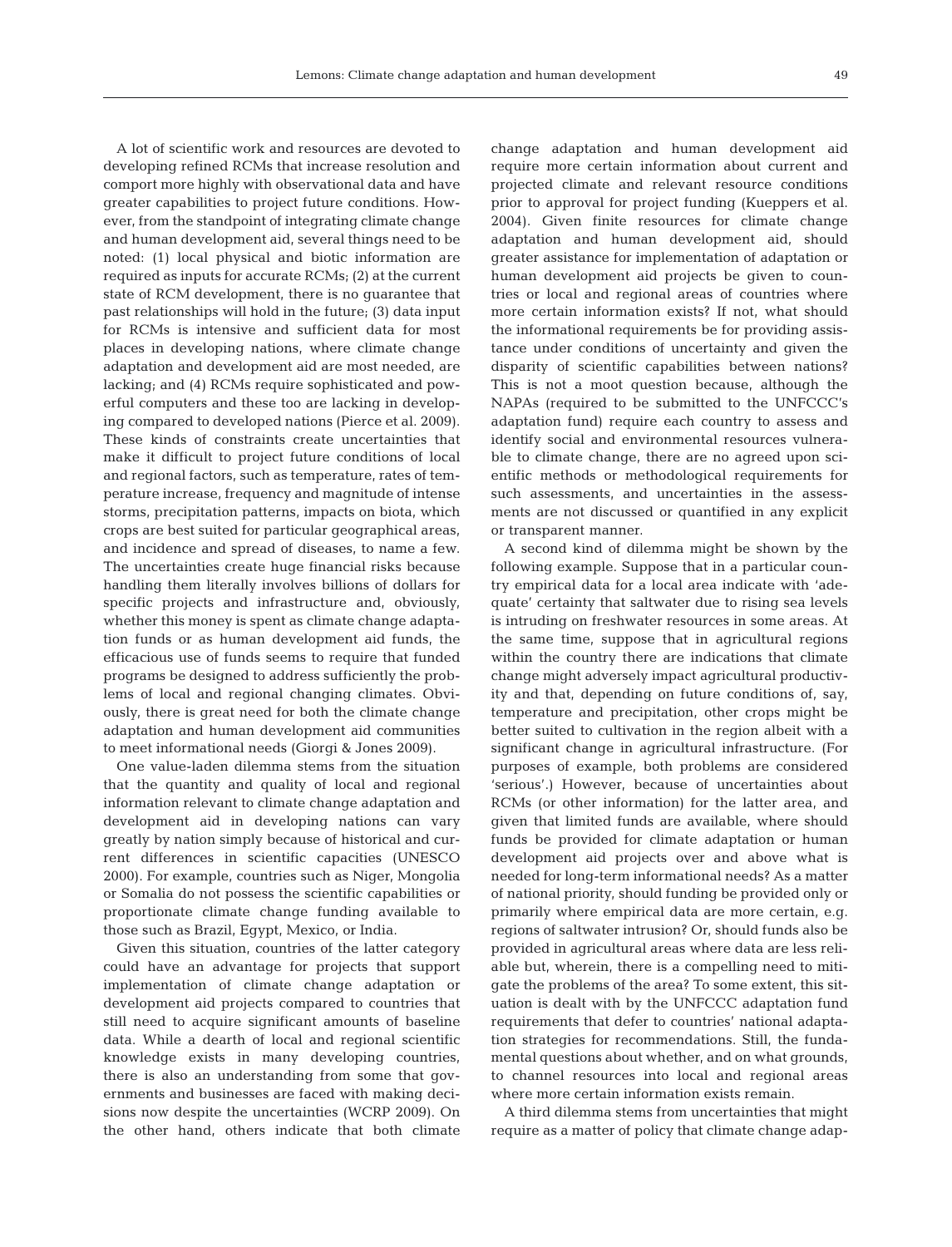tation and human development aid funds be provided to places where more certain information exists. Doing so could create conflicts with the precautionary principle, which more or less states that 'uncertainty should not be used to delay actions to protect environmental and human health' (Kriebel et al. 2001). In other words, much of the precautionary principle and its rationale is based on the fact that if policy and decision-makers wait until more certain information becomes available, prevailing problems will only become worse and, therefore, it is better to make decisions based on social and environmental 'indicators' as opposed to scientific knowledge about which there is a higher degree of confidence (Lemons 1996).

The uncertainties mentioned so far not only make it difficult to plan climate change adaptation and human development aid with a high degree of confidence and efficiency, but also create ethical problems in need of clarification and resolution. The longer we wait for more certain information the more programs designed to alleviate poverty and improve human welfare are delayed, and the longer we wait for efficacious action on global climate change the more the risks imposed on the poor will increase; on the other hand, if development programs are initiated without regard to reasonably certain future climate conditions, they risk failing. Interestingly, of the 18 Millennium Development goals spread across 10 regions of the world, halfway through the program (due to end in 2015), 104 out of 180 goals either had achieved no progress or deteriorated or progress was insufficient to reach the goals if prevailing trends continue (UN 2008). It is hard to imagine that, as the impacts of climate change become more manifest, progress on the Millennium Development's goals will do anything but decline.

The issue of how to handle uncertainty about the local and regional impacts of global climate change are complicated because, as mentioned above, there is a tension created by waiting for more and better scientific information and therefore delaying actions that potentially could more immediately mitigate impacts and improve human welfare. Further, there is no agreement upon international procedure for how to handle uncertainties, i.e. whether it is better to delay actions until more information becomes available or take more immediate actions despite the uncertainties. Consequently, how to handle uncertainties extends far beyond mere recommendations to improve scientific capabilities. Given that the UNFCCC and most human development aid organizations rely on GCMs and given that such models as well as state-of-the-art RCMs are not sufficient to provide highly temporal or spatial data (including predictive), there is need for more study on how to handle uncertainties in a way that allows for protection of the most vulnerable populations.

### **CONFLICTS BETWEEN CLIMATE CHANGE ADAPTATION, DEVELOPMENT AID, AND NON-HUMAN SPECIES**

The IPCC's AR4 report projects that 20 to 30% of the world's species could become extinct by the end of this century due to global climate change (IPCC 2007). Generally speaking, most ethical considerations of global climate change and even more so human development aid focus on human suffering but discount the impacts on the world's biota, except insofar as a known benefit to human wellfare is established (WB 2009). It could be argued that invoking concern about nonhuman species is not necessary in some aspects of climate change science and policy, e.g. atmospheric stabilization values of greenhouse gases can be focused on impacts on humans without invoking concern about non-human species because stabilization values that protect humans will, for the most part, protect nonhuman species as well. Beyond this one point, other considerations suggest that if the world does not take urgent action to mitigate global climate change, conflicts between protection of non-human species and achieving the goals of human development aid will increase, both because of increased threats to the ecosystem services provided by the world's biota, upon which humans depend, and also because of intrinsic reasons to preserve species in the light of mass extinctions projected by the IPCC.

Numerous recommendations have been made to try to reduce conflicts between humans and non-human species in a recent US Fish and Wildlife Service report (USFWS 2009). Protection of the polar bear by agencies in the USA is one example. Basically, by giving the polar bear a protected status as a species endangered due to global climate change, the recommendations for protection consist of trying to ensure that development activities within the polar bear habitat do not exacerbate stresses imposed by climate change. These recommendations have bearing not only on energy and mineral companies utilizing polar regions, but also on indigenous peoples where negotiations are underway to have them reduce their take of polar bears through hunting. Another example is from the Indian state Gujarat, where a semi-arid region suffering from climate change-induced drought had been set aside as a protected preserve (Gir National Park and Sanctuary) for Asian lions, mostly by relocating and excluding people from the area, including many whose families have lived for centuries within what is now the preserve (Chauhan 2003). Obviously, both the relocation and the exclusion of people from the protected area are controversial, as these policies are viewed as 'putting animals before people'. Complicating the issue is that the outskirts of the protected area, where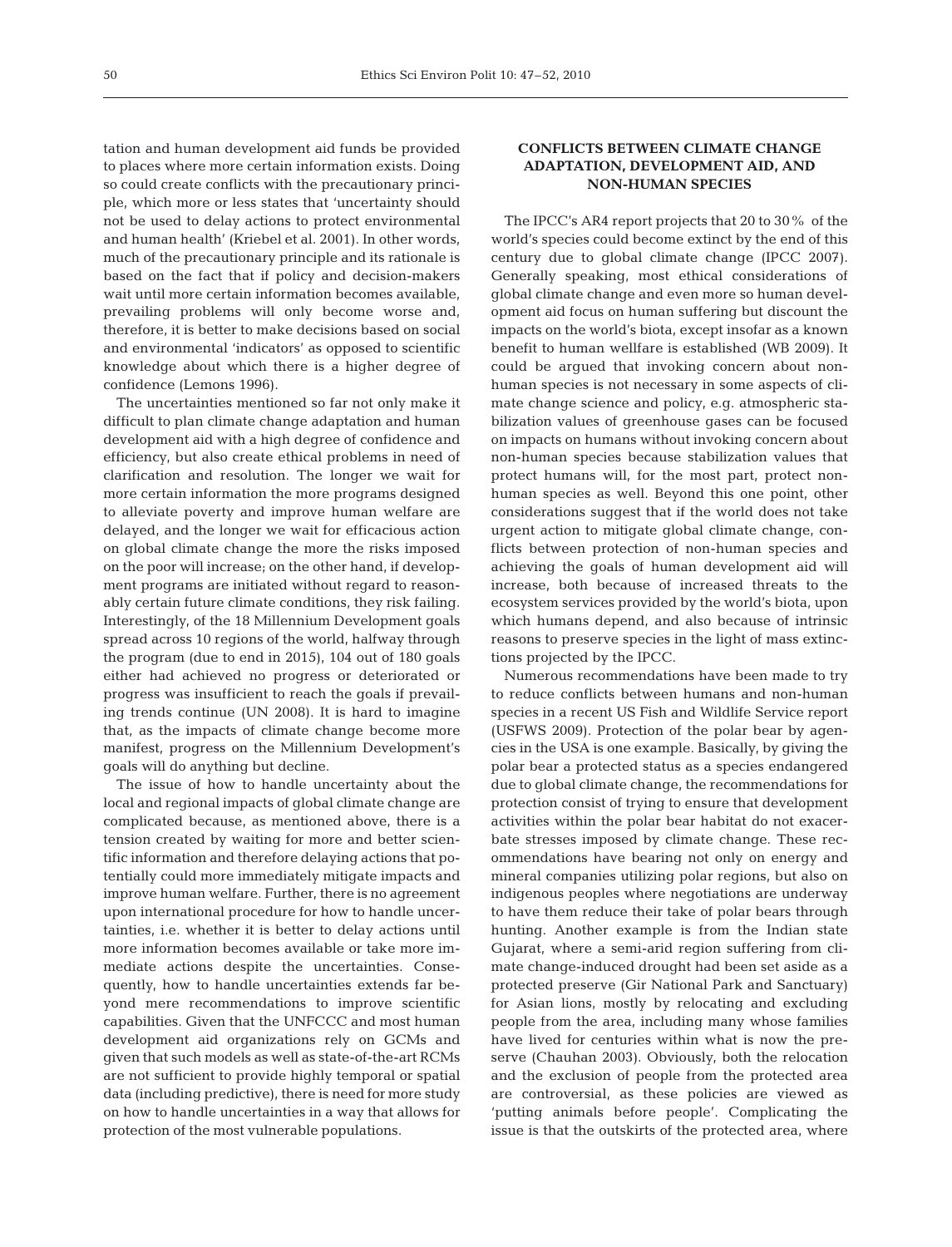most people have been relocated to, has been impacted by drought conditions resulting in people moving back into the protected area, thereby increasing conflicts between humans and other species, including the Asian lion.

Neither the example of protection of polar bears nor the Asian lion in Gujarat is without conflicts of interests between those favoring human interests and those favoring adequate protection of non-human species given the grave threats imposed by global climate change on a large number of species. The recent USFWS (2009) report concluded that despite whatever other actions might be taken, one of the things that must be done to protect species from global climate change is to reduce the impacts on species from humans with respect to the taking of sensitive species and in changing species' habitats. Yet, reports such as this do not provide clear prescriptions on how to reduce conflicts between human and non-human species' needs. How should the climate change and development communities address such a problem?

Recently, Sukhdev (2009) from the World Bank proposed that the way to reduce conflicts between humans and non-humans, insofar as global climate change and human development aid are concerned, is to place a monetary value on ecosystem and species' services to humans. Yet, this kind of proposal is fraught with difficulties and built-in bias toward human interests (Lemons 1995). For example, if there are uncertainties about the value of a particular species to humans, even though, in fact, the species might have significant direct or indirect value for humans, the value gets significantly discounted in economic analysis. Further, ecologists know little of the roles and importance of most species to ecological integrity and maintenance of other species and again, given this uncertainty, such species get discounted in economic analysis. In contrast to these kinds of proposals, others have focused on practical matters and have concluded that conservation of non-human species needs to be considered outside of the context of human needs for the simple reason that if human needs are the issue, most conservation programs for non-human species will fail (Livingston 2007). Then, too, is the argument that non-human species have intrinsic rights to existence and these should not be ignored in trying to make the earth home for both humans and non-humans (Rolston 1994). Simply put, if projections from the IPCC and other conservation biology organizations are that global climate change might result in the extinction of 20 to 30% of all species, the magnitude of this problem can no longer be avoided by those concerned with global climate change adaptation or human development aid, especially the latter.

#### **CONCLUSION**

The uncertainties about the impacts of global climate change at local and regional levels raise unresolved questions about their relation to human development aid: whether, given these uncertainties about global climate change, adaptation and local and regional levels of human development aid programs should continue as planned? How should we try to take into account the uncertainties inherent in projecting impacts of local and regional climate change? For example, proceed on the basis of a 'best guess estimate' or wait until more uncertainties are resolved? Further, given the projections that from 20 to 30% of the world's species might become extinct due to global climate change, considerations of the protection of non-human species and the conflicts with anthropocentric goals can no longer be avoided.

#### LITERATURE CITED

- Allison I, Bindoff NL, Bindschadler RA, Cox PM and others (2009) The Copenhagen diagnosis: updating the world on the latest climate. The University of New South Wales Climate Change Research Centre, Sydney. Available at www.ccrc.unsw.edu.au/Copenhagen/Copenhagen\_Diagnosis\_LOW.pdf (accessed 18 July 2010)
- Brown DA (2010) Integrating development and climate change ethics. Conference, 14–16 April 2010, Penn State University, College Station, PA. Available at http://rockethics.psu.edu/climate/events/idcce/index.shtml (accessed 16 June 2010)
- Chauhan M (2003) Conserving biodiversity in arid regions: experiences with protected areas in India. In: Lemons J, Victor R, Schaeffer D (eds) Conserving biodiversity in arid regions. Kluwer Academic Publishers, Dordrecht, p 231–248
- Georgi F, Jones C (2009) Regional climate modeling. Workshop on evaluating and improving regional climate projections, 11–13 February 2009, Toulouse. Available at www.clivar.org/organization/wgcm/regional.php#using (accessed 18 November 2009)
- IPCC (Intergovernmental Panel on Climate Change) (2007) Climate Change 2007. IPCC fourth assessment report (AR4). IPCC, Geneve. Available at www.ipcc.ch/ (accessed 27 October 2009)
- Kriebel D, Tickner J, Epstein P, Lemons J and others (2001) The precautionary principle in environmental science. Environ Health Perspect 109:871–876
- ► Kueppers LM, Baer P, Harte J, Haya B, Koteen LE, Smith ME (2004) A decision matrix approach to evaluating the impacts of land-use undertaken to mitigate climate change. Clim Change 63:247–257
- ► Kueppers LM, Snyder MA, Sloan LC, Zavaleta ES, Fulfrost B (2005) Modeled regional climate changes and California endemic oak ranges. Proc Natl Acad Sci USA 102: 16281–16286
	- Lemons J (1995) Conservation of biodiversity and sustainable development. In: Lemons J, Brown DA (eds) Sustainable development: science, ethics, and public policy. Kluwer Academic Publishers, Dordrecht, p 77–109
	- Lemons J (ed) (1996) Scientific uncertainty and environmental problem solving. Blackwell Science, Cambridge, MA